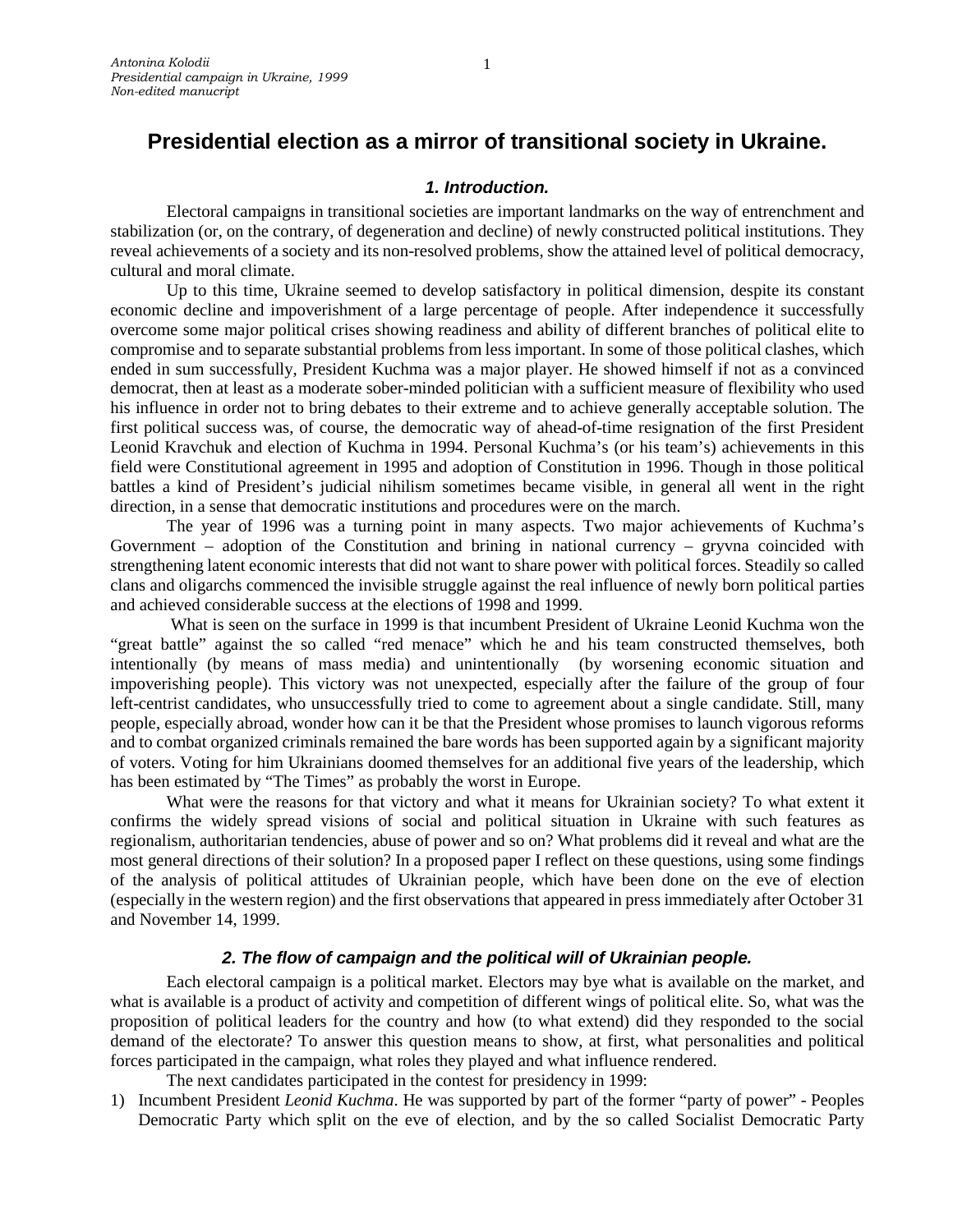(united), which is headed by Victor Medvedchuk - Deputy head of the Verkhovna Rada and one of the most rich people in Ukraine ("oligarch"). Over two dozen political parties and civic organizations rendered him their support. Among them were either those parties, which did not have any political future without governmental support or those, which represented groups of new Ukrainian rich-men and powerful local officials.

- 2) *Petro Symonenko* leader of the Communist party of Ukraine, which has taken about 25% of votes on the parliamentary election-98, making pensioners and unemployed parties major social base.
- 3) *Natalia Vitrenko* furious leader of the Progressive Socialist Party, with a great ability to make demagogic speeches. According to some polls she was the second or even the first in popularity, but the people usually did not believe in objectivity of that polls.
- 4) The "Kaniv Four" ("Kanivska chetvirka") presumably left-centrist politicians who have made an agreement among themselves concerning control over the fair flow of electoral campaign and promotion of one of them for presidency by common effort. That was a challenge to the incumbent President who according to all assessments could loose only to some centrist politician. But the perspective of promoting one candidate at the expense of others was not plausible from the beginning. Contracted politicians represented different ideological orientations and political dispositions and were too ambitious for making trade-off. So, it was no surprise that their consolidating attempt failed. These four politicians were:
- *Olexander Tkachenko* who became the Head of Verkhovna Rada as a result of compromise between the left parliamentary majority and the President. Later on he went out of control and often behaved like Belorussian President Lukashenka.
- *Olexander Moroz* the former Head of Verkhovna Rada, one of the leaders of the Socialist Party of Ukraine, the politician with old and non-realized in full pretensions. Often he presented himself as a left centrist but never refused to stand under a red flag alongside Symonenko.
- *Yevhen Marchuk* a former KGB officer who was the first Head of SBU (Security Service of Ukraine) after Ukraine got independence, a former Prime-minister of Ukraine, dismissed by Kuchma without any visible reason, a deputy of Verkhovna Rada elected from Socialist Democratic Party (united). He tried to play the role of charismatic leader and unite around himself all non-left (including conservative right) anti-Kuchma's forces. Presumably left-centrist politician of social-democratic orientation, Yevhen Marchuk in fact was (and still is) a politician of the same formation as Kuchma, in spite of his irreconcilable rhetoric in the pre-election period. He has proved this, taking from Kuchma's hands a post of Secretary of the Council of Defense after the defeat in the first round.
- $\checkmark$  Volodymyr Oliynyk local official from central agrarian Cherkasy oblast, with uncertain ideological orientation, hardly known by the broader public.
- 5. Two candidates from disrupted on the eve of electoral campaign Rukh a major right-centrist party of Ukraine, both viewed be electors as dissenters that do not deserve attention during this campaign. One of them was *Henadiy Udovenko,* a former Minister of Foreign Affairs who headed more conservative part of Rukh predominantly with statehood and cultural concerns. The other representative of national democratic forces was *Yuriy Kostenko* - the leader of younger and more pragmatically oriented branch of Rukh.
- 6. Some minor political figures who either wanted to acquire some political capital through participation in the elections or were pushed into the race by a third (political or near-political, shadow) force with some, however, non-achieved purpose. This last group consisted of 7 persons and none of them gained more than 0.5% of votes.

| Candidate      | Votes "FOR" | % of votes "FOR" |  |  |  |  |  |  |  |  |
|----------------|-------------|------------------|--|--|--|--|--|--|--|--|
|                |             |                  |  |  |  |  |  |  |  |  |
| Kuchma L.D.    | 9598672     | 36.5             |  |  |  |  |  |  |  |  |
| Symonenko P.M. | 5849077     | 22.2             |  |  |  |  |  |  |  |  |
| Moroz O.O.     | 2969896     | 11.3             |  |  |  |  |  |  |  |  |
| Vitrenko N.M.  | 2886972     | 11.0             |  |  |  |  |  |  |  |  |
| Marchuk Y.K.   | 2138356     | 8.1              |  |  |  |  |  |  |  |  |

*Table 1. Results of the first round of election (October 31)*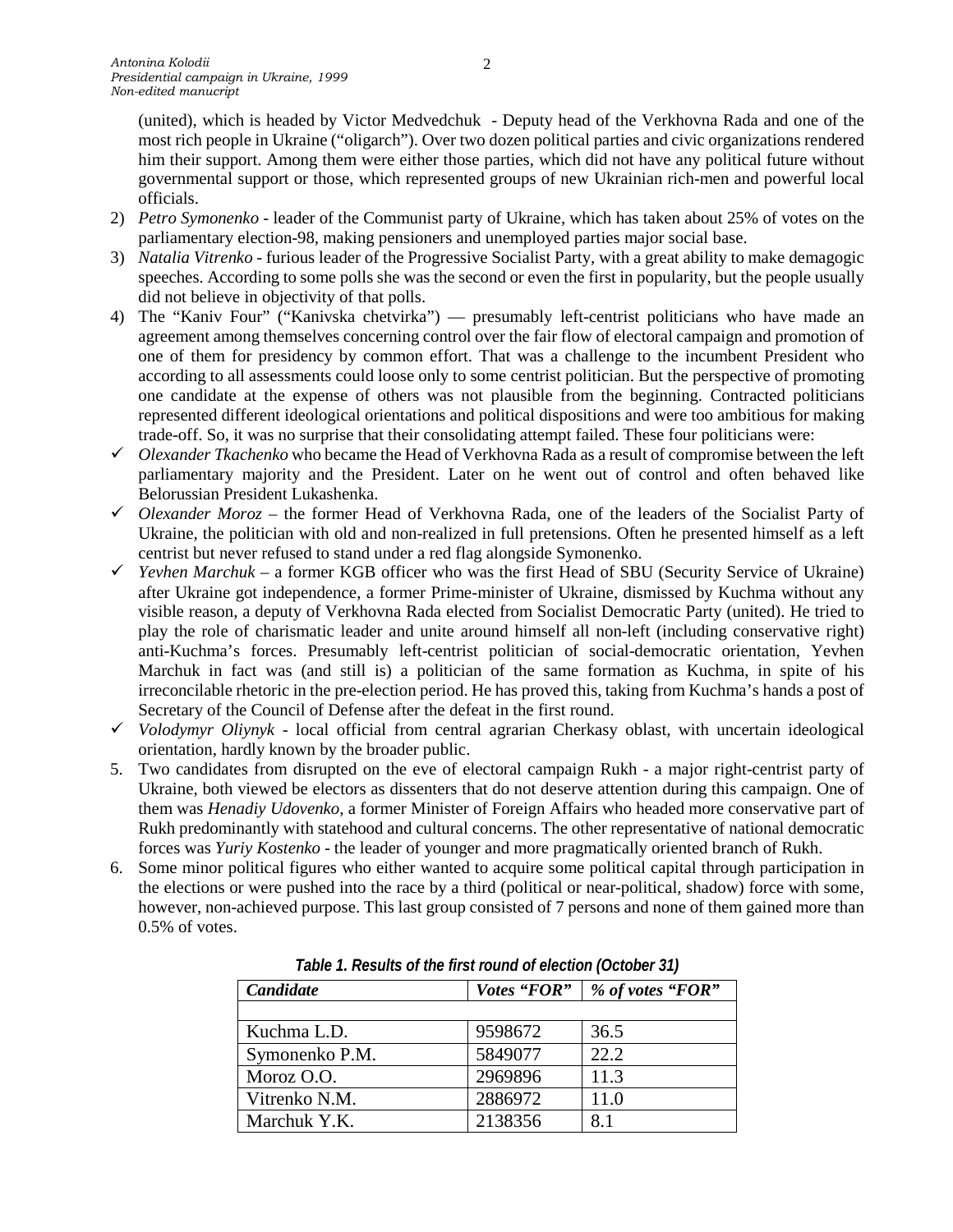| 57o623                                       | 2.2  |
|----------------------------------------------|------|
| 319778                                       | 1.2  |
|                                              |      |
| Cadidates that took less that 0,5% of votes: |      |
| 124040                                       | 0.5  |
| 96515                                        | 0.4  |
| 90793                                        | 0.35 |
| 36012                                        | 0.14 |
| 31829                                        | 0.12 |
|                                              |      |
| 477019                                       | 1.8  |
|                                              |      |

Voting in the first tour of election showed that predictions about the most advantageous for Kuchma variant of the run-off came true and the communist party leader Petro Symonenko became the main rival of incumbent President. What does it say about the electors and their aspirations? Why did they prefer those two politicians out of 13 candidates?

The first and the simplest explanation, of course, may be that Ukrainians are conservative and submissive-minded people. They just do not evaluate situation critically and/or do not want reforms at all. But this assertion is rather superficial and it does not sustain against the facts contained in sociological surveys. The latter show that during the first term of Kuchma's Presidency people evaluated his policy very critically. According to SOCIS-GALLAP service in Ukraine positive answers on the general question "Do you think that everything goes in the right direction in this country?" were equal to 13% in December 1994, 14% in December 1996, and 6% in December 1998. When asked on the eve of electoral campaign "Who in your view is able to lead the country out of crises", answers were:

- $\blacksquare$  incumbent President 6:
- $\blacksquare$  other person, pretending on this post  $-51$ ;
- it's difficult to say  $-33\%$ ;
- $\blacksquare$  other answers  $-10\%$ .

Trust to the President dropped from 33% in 1995 to 17% in 1997. Nobody looked at Kuchma as a savior of Ukrainian economy though many might agree that it was difficult to achieve more under the existing circumstances and the alignment of political forces present at the parliament. As a result, despite lowering, trust to the President was, however, still higher than to other branches of state power. Level of trust to Government (Cabinet of Ministers) has fallen during the same period from 15% to 9% and the parliament (Verkhovna Rada) - from 9% to  $7\%$ .

This may be accounted for peculiarity of political culture in post-communist era. As in many other post-communist countries (even in incomparably much more successful Poland) trust to public institutions in Ukraine is very low. About 34-35% of all respondents do not approve multi-party system, do not believe that any one of existing parties is able to implement the effective anti-crisis program, do not see any person who could govern country effectively (in 1994 there were about  $24-29\%$  of people with such attitudes).<sup>[ii](#page-13-1)</sup>

The most disappointing features of mass consciousness were recently reflected in the next answers on the question *"Do you agree with the assertion that a few powerful rulers may do more for the country than all that laws and discussions"*:

|                |                   | 1994                | 1997  |
|----------------|-------------------|---------------------|-------|
| $\blacksquare$ | Agree:            | $40.5\%$            | 44.8% |
|                | Disagree: 17.0 %; |                     | 15.7% |
|                |                   | Don't know: 41.7 %; | 39.4% |
|                |                   |                     |       |

Did not answer:  $0.8 \%$ ;  $0.0\%$ .<sup>[iii](#page-13-2)</sup>

In my view, the question was not formulated in a proper way, because it mixed "discussions" and "laws" into one point. Nonetheless, the answers confirmed constant suspicion of a society to collective decision-making in the parliament while being much more tolerant towards the President (whose policies were also ineffective).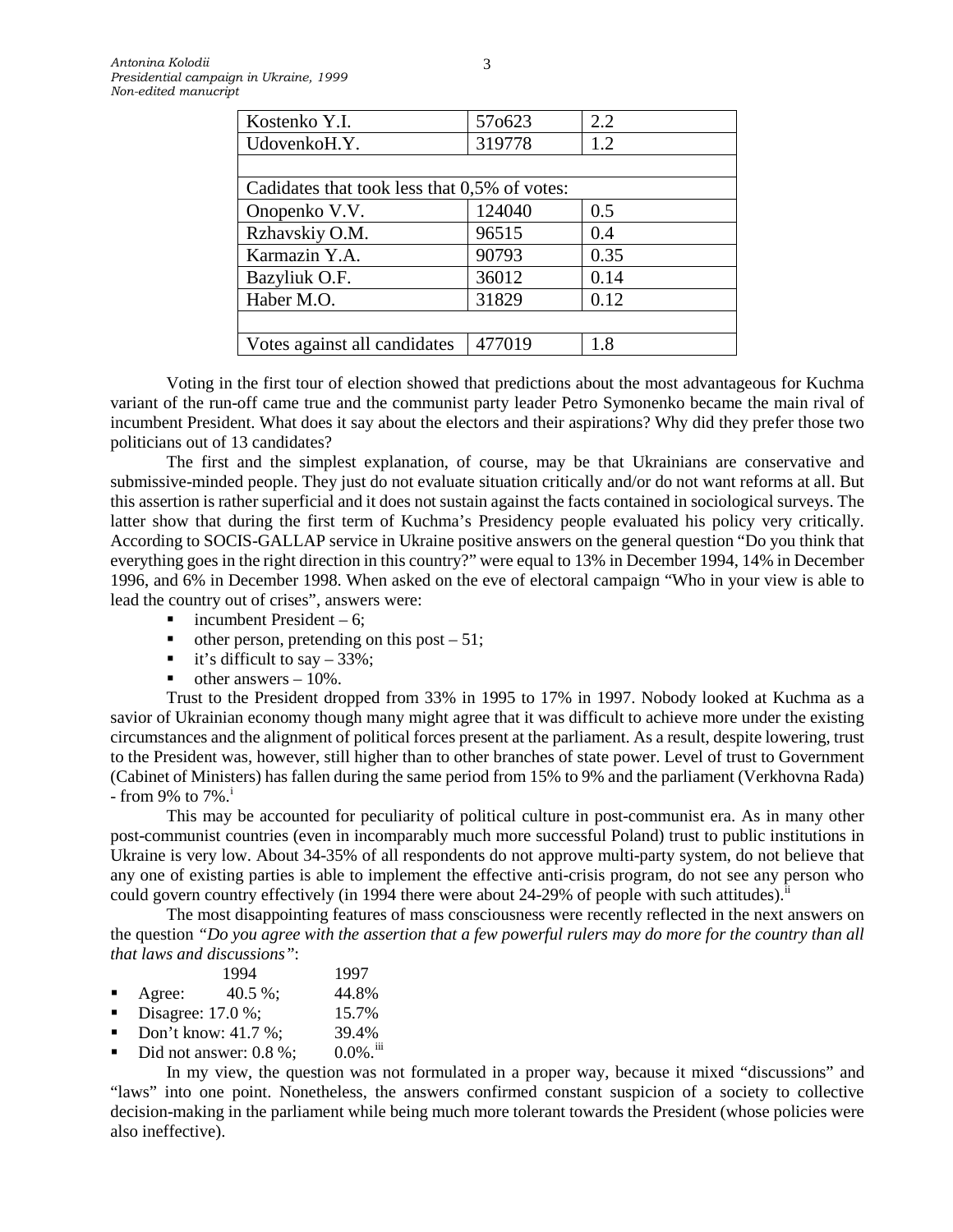Some analysts saw in these figures a sign of authoritarian inclinations of Ukrainian people. But comparing this survey with others (including my short-range expert inquiry in Lviv and Kharkiv<sup>[1](#page-3-0)</sup>), I came to a conclusion, that people actually look for charismatic or simply strong political figure, capable of leading the country out of the pit in which it has fallen. But their position looks more like orientation at a kind of *'delegative democracy'*, described by Guilermo O'Donnell, than like inclination to direct authoritarianism. The main characteristics of this kind of underdeveloped democracy are connected with the unwillingness of people in democracy-to-be to take responsibility for the successes and failures of government in transitional period on themselves and with delegating authority to the President who is expected to govern as he sees fit. In my view, this is actually what Ukrainian people would be glad to see.

Society as a whole has not yet appreciated all formal institutions that appeared in Ukraine as a result of social engineering in transitional period. The Constitution, which establishes hybrid (parliamentary-presidential) form of government, more or less elaborated system of checks and balances, multiparty system and mixed electoral system, was an invention of political elite while broader public was striving for means of life. Naturally, it had neither time, nor interest to go into details about the shortages and advantages of new mechanisms of decision making. Of all new political institutions only one is valued highly by ordinary people — *Presidency*. When asked about the expected functions of the President in Ukraine, 52.5 % in 1994 and 59.8 % in 1997 have chosen the answer*: "President should be the head of the Government fully responsible for the domestic and foreign policy".* Other 10.3 % and 6.6 % expressed the view that favored the existing mixed form of government. And only 5 % in 1994 and 6.6 % in 1997 regarded that it is enough if the President will be the head of the state and the "symbol" of the nation; 6.6 % and 4.8 % correspondingly have chosen the answer: "President is of no need".<sup>[iv](#page-13-3)</sup> This is probably the major reason why despite disappointment with Kuchma's first term policies he has comparatively has rating and voters' turnover in the election-99 appeared to be unexpectedly high.

There is a significant contradiction, however, between the convincing victory of Leonid Kuchma in the run-offs and highly critical evaluation of his achievements by the electors. Thinking about these discrepancies, many observers emphasize such factors as unfair competition and inadequacy of the alternative, personalized in the Communist First Secretary P. Symonenko, that might significantly influence the outcome.

*The factor of mass media.* Representatives of watchdog international missions unanimously stated that during the campaign there was misuse of local officials in support of incumbent President. Besides, as Anna Reid noted in "The Times", he (Kuchma) "shamelessly promoted himself on state television", while agitation against him have been discouraged on all official levels. After the first round of election foreign observers declared that with regard the misuse of mass media fairness of campaign was highly questionable though "the [v](#page-13-4)oting was orderly and relaxed". After the second round representatives of international missions stated that "Mass media could not provide non-partisan and objective coverage of electoral campaign". According to D. Relich from European Institute on Mass Media, in comparison with the elections-98 he noted ob[vi](#page-13-5)ous regress. vi OSCE mission recorded a lot of other violations of procedures which generally may be reduced to powerful pressure from state official on the voters to vote for one candidate — L. Kuchma. According to their observation, there was no slightest resemblance of equal access to media of all candidates.<sup>[vii](#page-13-6)</sup>

At the same time, international observers say that it was difficult (at least on the stage of preliminary reporting) to estimate to what extent unfair competition (with systematic biases in favor of incumbent President) influenced the final result of the election<sup>viii</sup>. At least it is not obvious whether the results of the second round of campaign could be different at any conditions. Both candidates were very well known by previous activity and there have been little added about them during the campaign. In my view, the major harm for Ukrainian politics was made during the first round of electoral campaign when less known candidates did not obtain the opportunity to become more known and on pre-electoral stage when the right-wing opposition was destroyed. But this question is to be considered a little later.

What western observers are usually missing with regard to communists, is that the same standards, as those for democratic forces, cannot measure their behavior and resources. Communists avoid using such

<span id="page-3-0"></span> $175$  person – leaders of NGO and political of organisations, predominantly of younger generation and having higher education, were interviewed on the subject of civil society and democracy in Ukraine. Only 7% of them in Lviv and 13% - in Kharkiv expressed unconditional thought that what Ukraine needs now it is "a strong hand".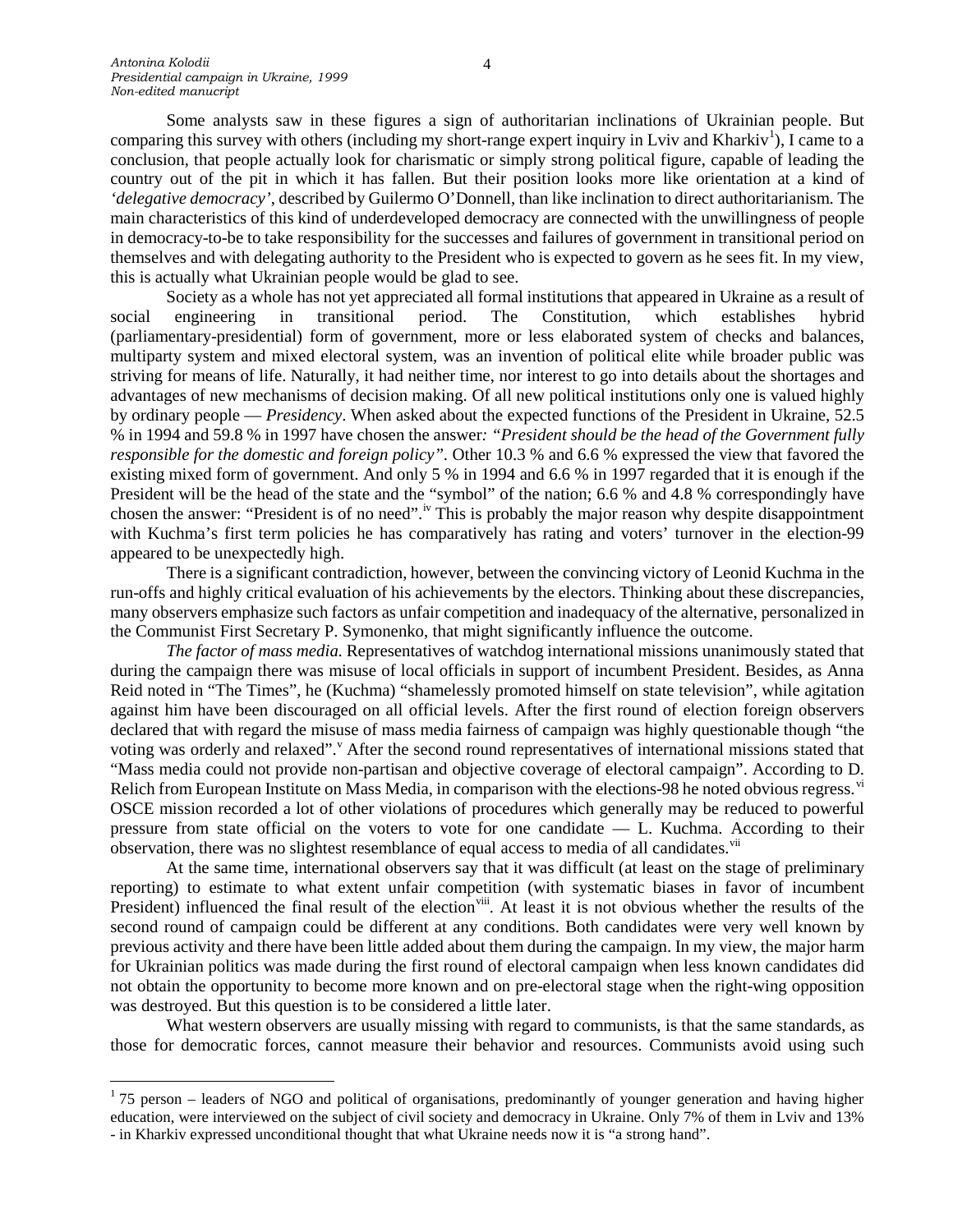"bourgeois" means as advertising on TV; they don't rely on the press, except their own publications; but they build their electoral technologies on personal contacts, organization and ideological propaganda. And their main hope, of course, was that people would vote for their party because they were tired of living in poverty. Communists actually counted very well: Kuchma helped them, and they helped Kuchma.

No doubt, Symonenko was discriminated in his access to television and possibly to other means of communication at the final stage of the race, and it was bad for democracy. But he exploited his possibilities for self-advertising earlier, and was actually lifted (due to protection of power structures) over other candidates. Even if disproportionate time has been spent on reminding electors about humanitarian tragedies of soviet era it was not a direct agitation against the candidate and those tragedies were such that they are worth of reminding.

It is nothing new that after the defeat in a nation-wide contest Symonenko blamed "party of power" for his failure. But in fact, according to the evaluations of almost all experts, he had no chances to win. According to the widespread predictions getting into the run-offs with Symonenko was equal for Kuchma to his victory. Symonenko knew that and therefore, as many observers reported, he did not look grave after the defeat.

*Petro Symonenko's role playing.* It was a surprise for many observers that central-western Vinnitsa oblast's electorate have shown bigger commitment to the leftist parties than voters in eastern industrial region (except Luhansk). Some observers ascribed this to the poor abilities of Symonenko as a political leader.<sup>[ix](#page-13-8)</sup> I don't agree with that.

Symonenko had some weaknesses, of course, but they hardly were much bigger than those of other political leaders in this campaign were. His contradictory behavior in many instances was just a necessity connected with mosaic and contradictory nature of his very specific electorate. But he was able to lead those people firmly through electoral campaign of 1998, when the CPU collected near the 27 % of votes, and now, when in the first round his success has been measured by 22%. There was some loss, of course, but not because he was a bad politician, but because there was a considerable overflow of votes to Vitrenko, whose party had only 4% of votes in 1998 and now — almost 11%.

Symonenko regained his losses in the run-offs. Of course, his victory in 9 oblasts where he gained over 50 % of votes to a large degree should be accounted for the discipline of the left electorate in general, including those people, who voted in the first round for Moroz and other left-wing candidates. Other important motivation was not to vote for Kuchma under any condition. Yet, this large portion of voters has not regarded Symonenko as inept politician and it was his personal success as well.

Whether he was ready to take the power or not – it is hard to say for sure. But he was flexible enough, promising, from time to time, "not to transfer the old mistakes in new times", be more democratic and moderate. Of course, he could not be very consistent, especially in time of election, because his electorate was highly non-homogeneous and inconsistent and because of the contradictory role and position of communists in a post-communist country in general. I fully agree with the remark of O. Lavrynovich, that if communists had in mind strengthening and development of their party (with the help of last election), they "acted irreproachable".<sup>[x](#page-13-9)</sup>

Concerning the real influence of the CPU, it will be safe to claim, I think, that permanent economic crisis naturally leads to strengthening of the positions of left-wing critics of the "anti-people's regime", as they call it. Voters' preferences were moving leftward during last five years. It is not a mere coincidence that three upper candidates, who immediately followed Kuchma according to the results of multiple polls and the first round of presidential race, were representatives of leftist parties.

So, there is a tendency to the expansion of "red electorate", but still it has its distinct limits. As it will be shown below, this electorate is leashed to some less economically developed, predominantly agricultural regions. But in general, as one reader of Ukrainian weekly "The Day" concluded, "Common sense of the majority of electors overweighed the protest aspirations, and of the two evils, which have been proposed, electors, just as the power structures expected, have chosen the least". And there is at least one absolutely correct comment of President Kuchma after the victory, that in those regions where Symonenko gained majority (or near majority) of votes people voted against poor life, but not for communist leader.

Communist nominee achieved the biggest success in those areas where not one, but two or three leftist parties were influential (Vinnitsa, Chernigiv). In Kharkiv and Donetsk oblasts situation was different and communists pretended but could not win there. In Sumy oblast also, where Vitrenko collected the largest number of votes in the first round, Symonenko collected fewer votes than Kuchma. However, the victory of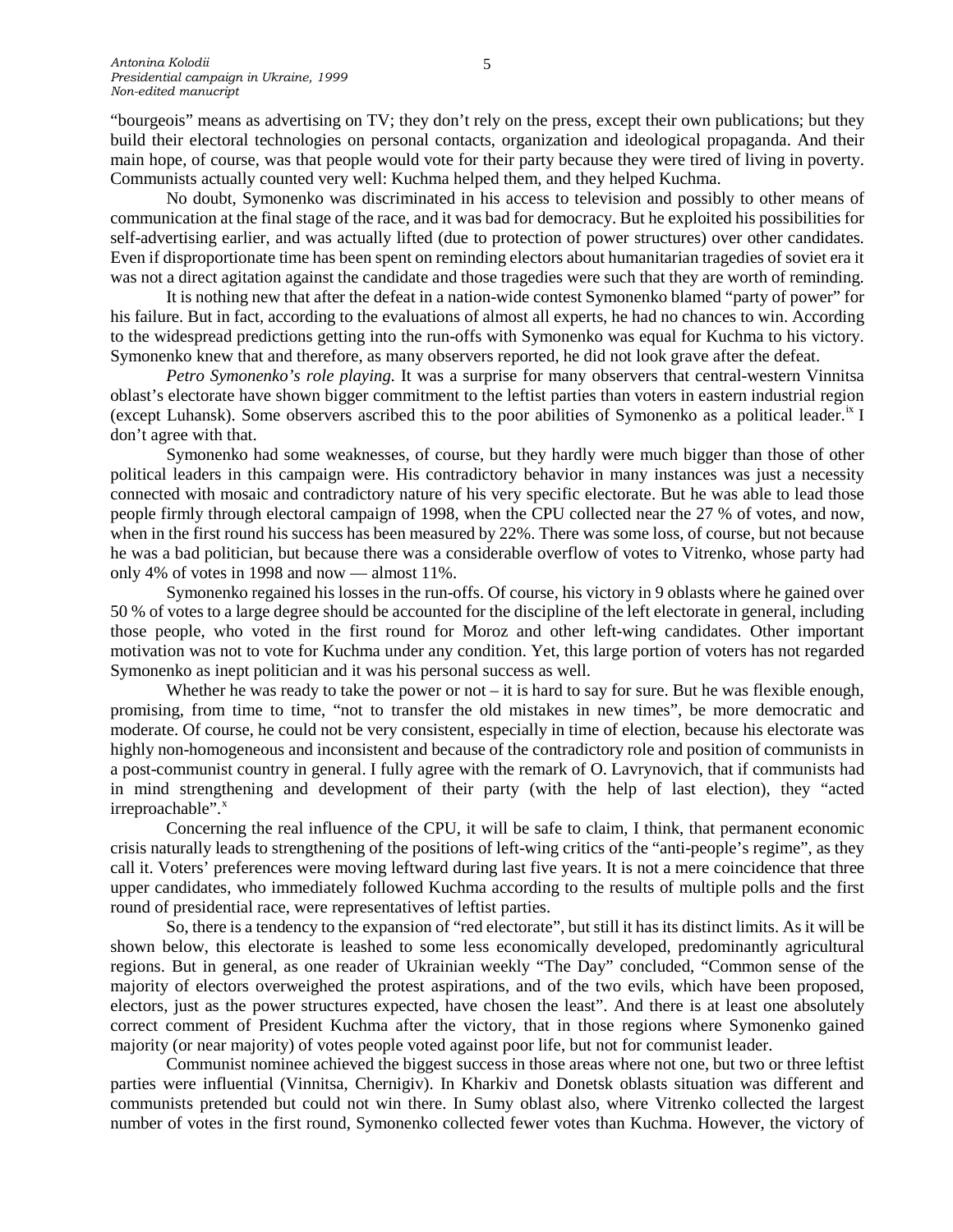Kuchma wasn't very convincing in this region and Symonenko had a good ground for assertion that there was cheating.

## *3. Parties, clans and oligarchs on the political arena of Ukraine.*

There is another hypothesis, used in Ukrainian and foreign press for the explanation of election results. It is connected with *inadequate condition of Ukrainian political elite:* 

- weakness of the parties, especially on the right side of political spectrum;
- absence (or shortage) of political leaders without heavy burden of communist-bureaucratic stereotypes in their minds and behavior;
- domination of the so-called oligarchs in real politics (in the meaning of acquiring and maintenance real power).

Present state of multi-party system is really dull. Former hopes (of 1996-98) that mixed (half-proportional) electoral system will help to strengthen the party system and structuralize politically the parliament are replaced now with deep disappointment and frustration. Formally, there are 75 parties in Ukraine now, but they have too little impact on real politics. There is no explicit ruling party or block and no definite opposition in the parliament. Eight parties that overcome 4% threshold at the election-98 and have their fractions<sup>[2](#page-5-0)</sup>, as well as the politicians that organized non-party groups in Verkhovna Rada are in the process of constant instability and reorganization. After very long and hard debates in 1998 left parties managed to make a temporary coalition with the centrist Party "Hromada" and elected left-wing Head and Vice-Head of Verkhovna Rada. But they did not have stable majority in the parliament. Coalition with other forces is problematic because of their peculiar position on economic problems and highly ideological rhetoric. In fact there is no party able to become a core of political coalition. There is a talk after the presidential election about formation of real majority in the parliament but it is not easy to achieve that goal. Influential right-wing parties are actually absent and the party system reminds a bird with a body ("the party of power") and one wing (leftist forces).

Kuchma struggled against left opposition and for better or for worse he won. As O. Lavrynovych has remarked, communists "have been crowned for the role of official opposition" during and after the presidential campaign. But they were able to play "presidential game" in favor of Kuchma during last election and some analysts therefore say, they do not constitute a genuine opposition (see, for example, comment of Myroslav Popovych in "The Day", November 25, 1999). Besides, communists make dangerous opposition is in the circumstances when there is no countervailing right-wing force. Ideologically neutral "party of power", no matter what name it has (L. Kuchma confessed that he represented "some interests" but did not designate them), may use the existence of this extreme, non-democratic left opposition as a pretext for introduction of autocratic rule.

A large number of political cleavages combined with low popularity of party organizations as such are the result of transitional state of society (post-totalitarian and post-colonial at the same time). Multidimensional systemic crisis predetermines influence on political life of such factors as:

- non-structuralized social sphere;
- huge size of latent unemployment with all uncertainty that arises out of it;
- instability of regime;
- low level of trust in social institutions;
- cultural and ethnic fragmentation of population;
- different lingual-cultural and foreign orientations of the regions, etc.

<span id="page-5-0"></span><sup>&</sup>lt;sup>2</sup> These parties are (from left to right): PSPU -- Progressive Socialist Party of Ukraine (radical left); CPU -- Communist Party of Ukraine, (left); SPU -- Socialist Party of Ukraine; PPU -- Peasants Party of Ukraine (all three – left); SDPU (u) --Social-Democratic Party of Ukraine (united) (left center according to the written program, but in practice – a present day "party of power" the major pillar for Kuchma's Presidency; GPU -- Green Party of Ukraine (center); Party "Hromada" (center, split after its leader Lazarenko left Ukraine); PDP -- Peoples' Democratic Party (center, former "party of power", split during election-99', more conservative fraction still support the President); PMU - People's Movement of Ukraine (right center, split on the eve of election 1999).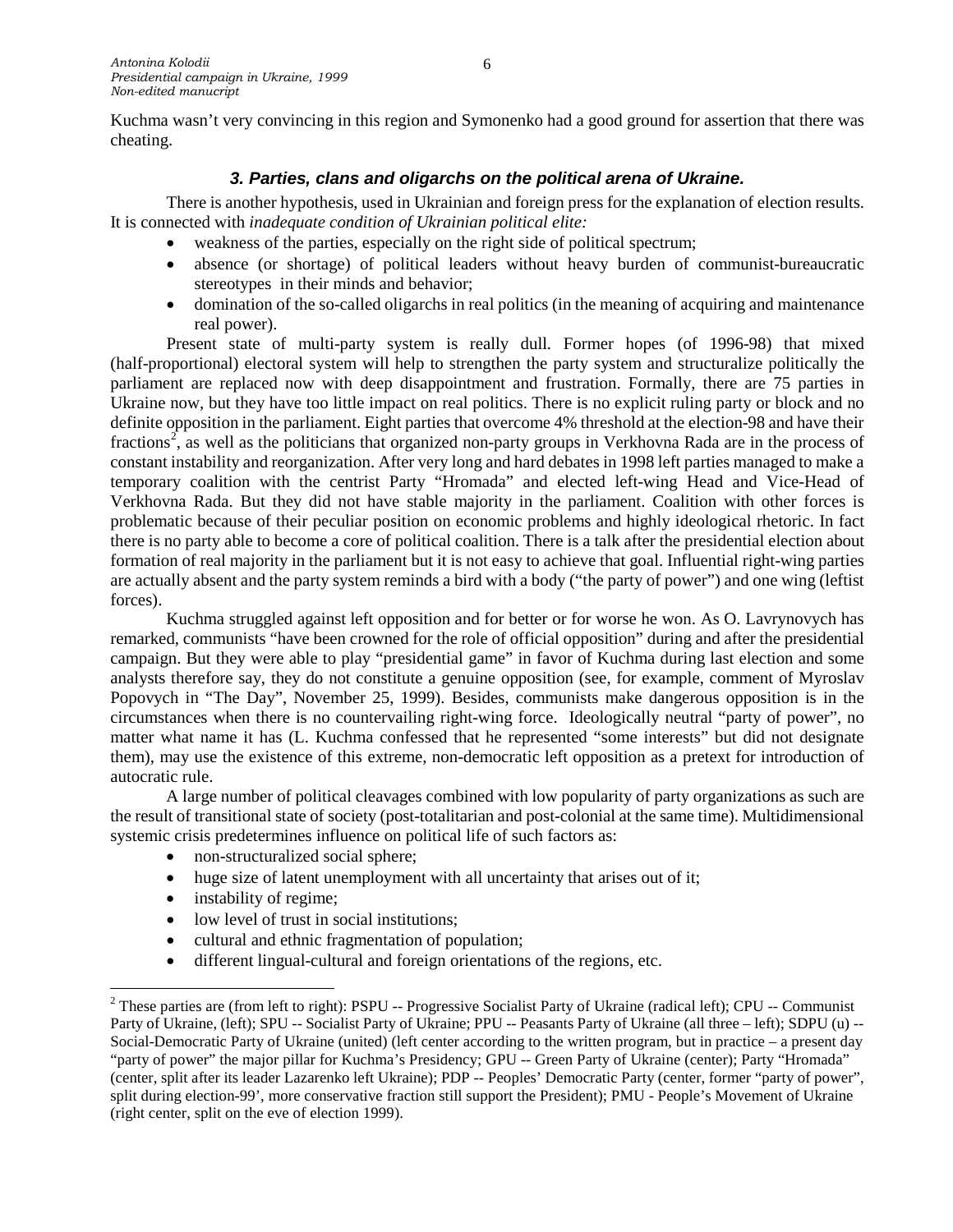Another reasons for the degrading of older parties and emergence of new and new ones are intentional policies of the forces in power. In the period of electoral campaign-98 they were directed on creating pocket parties in order to divert or deceive the electors (these practices have already became a tradition and were repeated in presidential race with a number of individual candidates). Long before the presidential campaign a chain of deliberate actions have been undertaken in order to get rid of any serious right-wing claimant for presidency and to destroy organized forces able to give him support. But, on the other hand, if right-wing politicians and parties that supported them were strong enough (in terms of clearness of their programs, deliberateness of their strategy, support of the people) it would be impossibly for the ruling elite to crack them and to reduce almost to nothing. In fact, anti-rightist attack coincided with naturally emerged crisis in Rukh and other right-wing parties and it was rather easy to get success in destroying them. Even NDP, then regarded as "party of power", has been hooked on in the course of that struggle and split into two wings.

Especially important for the "party of power" and painful for opposition was the break down of the most active and influential party — Rukh (Peoples Movement of Ukraine). One part of it (former romantics and idealists, who followed the former Minister of Foreign affairs Udovenko) were regarded by broader citizenry as a satellite of presidential forces, another part, led by Yuriy Kostenko, has little influence because it was blamed for schism. And, in fact, presidential election was going on without right-side opposition, which experiences deep crises now. In my view, there are tree main groups of causes of such situation:

- 1. connected with the nature of right-wing parties in Ukraine, the way they emerged and their inability to adapt to the new circumstances;
- 2. connected with negative attitude and actions of the ruling elite ;
- 3. connected with the general condition of the whole society.

Weakness of the parties on the right side of political spectrum and domination of the so-called oligarchs in real politics (in the meaning of acquiring and maintenance real power) is one of the most important and hazardous weaknesses of present-day political situation in Ukraine. Quite natural, that both politicians and political analysts recognize an urgent need for the structuralization of legal, institutionalized, systemic ruling force and right-wing opposition as a major problem of further democratic development of Ukraine. According to wide spread view, there is an urgent need for unifying reform-oriented political forces into one or may be two political parties. Only in that case rightist parties will be able to countervail the power of communist block and the power of arising Ukrainian "oligarchy" (new rich men, trying to combine in their hands economic and political power).

*Political leaders in contemporary Ukraine.* The problem of the elite composition and behavior during the last campaign may be linked also to the question of the quality of propositions available on political market and in this sense to the quality of Ukrainian political leaders.

Unpleasant confession, but it is true that all more or less important figures on Ukraine's political scene in 1999 represented political elite of yesterday's generation. Most of them were old-style politicians unable to use new means of doing politics. Their electoral technologies were unsustainable. Instead of promulgating stronger sides of their own programs candidates focused on criticizing those of their opponents. I almost agree with Ukrainian sociologist Nikolay Slusarevskiy that in a case if anybody of them won the presidential race he hardly would be able to implement effective policy, or just introduce some fresh stream into the trend of Ukrainian political life. Pretending for another term of Presidency and preparing the basis for future victory, he might waste time in the same manner as Kuchma did it during his first term of Presidency. The most likely behavior of anybody of them might be:

- declaration of a new program of reforms (which was usually done as an important accessory of each new government) at the beginning;
- "paying debts" to their direct and indirect sponsors;
- looking around if there are some younger pretenders for their chair and concentrating on political struggle against them instead of thinking about policies.

In this case the adventure of new generation of politicians should be hold back.  $\frac{xi}{x}$ 

At the same time, two major reservations may be put against this assertion. The first one consists in the allegation that not every younger politician is better than the old one. It makes a difference what part of new political generation: ideological-political or oligarchic-economical will capture political power. In the second case, unfortunately, nothing new will happen in public policy of Ukraine.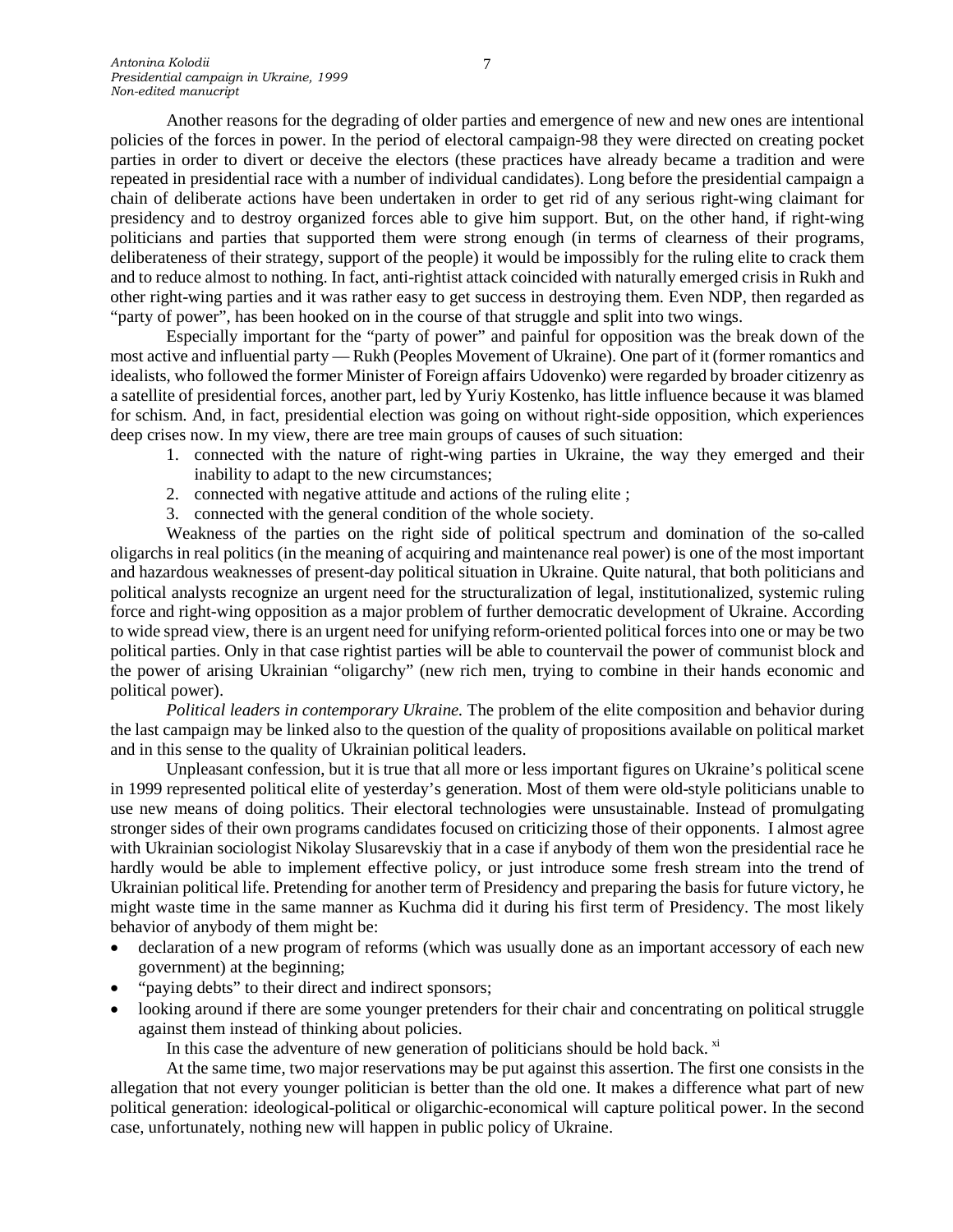The second one reminds that Kuchma belongs to the same old generation and has the same old-fashioned manners and ambitions. The only advantage of him in this connection is that he, probably, won't strive for power any more if, of course, a new subject of the necessity of authoritarian rule will not appear. Even if not, there is a deep doubt if he personally can behave in more decisive way as before and if he will be allowed to do so by existing "the elite of influence". Successful electoral campaign elevates him over his rivals, but not over oligarchs who helped him to gain that success. More likely that they will wait for reimbursement. And very soon we should see who most likely will get use of that victory, and what kind of younger generation may count for promotion to the highest positions.

Anyway, the problem of real and possible changes within political and near-political elite is extremely important for the future development of Ukrainian democracy. One of the regularities that characterise the transitional process in all countries with catching-up development is that all new institutions are being established there from above, not growing from below. The success in establishing them predominantly depends, therefore, on the strength of democratically and market oriented elite. According to this "rule" what is done in the sphere of "building" democratic institutions in Ukraine thus far and what will be done in the nearest future has to be regarded as function of renewed elite which, unfortunately, happened to be not so new. Besides, the competition for making real politics between political elite and behind-the-scene economic interests ("elite of influence" which took the form of the so-called oligarchs) has been lost by the former in favour of the latter. Provided Ukrainian oligarchs are not yet very strong, the regaining of political power by elected politicians is not altogether impossible. Still, it requires will, energy and, perhaps, of leaders capable to persuade people and to get their support.

### *5. Regional factor in Ukraine's presidential elections.*

Now I turn one more explanation of Kuchma's and Symonenko's relative successes – by different views and attitudes of Ukrainian electors in different regions of the country. Before discussing the problem of regionalism it is worthwhile, I think, to look at the table 2, which presents the results of runoffs by regions.

|    | 1. Kuchina gamcu ovci 50% of voics                 |        |           |                                                   |                |        |           |  |  |  |
|----|----------------------------------------------------|--------|-----------|---------------------------------------------------|----------------|--------|-----------|--|--|--|
|    | A. 7 western oblasts with overwhelming majority of |        |           | B. 7 southern, eastern and central oblasts, where |                |        |           |  |  |  |
|    | votes gained by Kuchma                             |        |           | Kuchma won rather convincingly                    |                |        |           |  |  |  |
|    |                                                    | Kuchma | Symonenko |                                                   |                | Kuchma | Symonenko |  |  |  |
|    |                                                    | $\%$   | $\%$      |                                                   |                | $\%$   | $\%$      |  |  |  |
| 1. | Ivano-Frankiysk                                    | 92.3   | 4.5       | 1.                                                | Kyiv-city      | 64.8   | 26.0      |  |  |  |
| 2. | Ternopil                                           | 92.2   | 4.8       | 2.                                                | Kyiv-oblast    | 58.5   | 34.3      |  |  |  |
| 3. | Lviv                                               | 91.6   | 5.2       | 3.                                                | Khmelnytskiy   | 50.95  | 42.       |  |  |  |
| 4. | Transcarpathia                                     | 84.5   | 9.7       | 4.                                                | Odesa          | 52.8   | 406       |  |  |  |
| 5. | Volyn                                              | 75.4   | 19.2      | 5.                                                | Dnipropetrovsk | 56.4   | 38.1      |  |  |  |
| 6. | Chernivtsi                                         | 73.2   | 21.4      | 6.                                                | Donetsk        | 52.9   | 41.2      |  |  |  |
|    | Rivne                                              | 76.5   | 17.2      | 7.                                                | Sevastopol     | 50.2   | 43.7      |  |  |  |

|  |  |                                    |  | Table 2. Results of presidential election in Ukraine by region |
|--|--|------------------------------------|--|----------------------------------------------------------------|
|  |  | (second round, November 14, 1999). |  |                                                                |

|  |  | II. Either communists won, or no candidate gained over 50% of votes |  |  |  |  |  |  |  |  |
|--|--|---------------------------------------------------------------------|--|--|--|--|--|--|--|--|
|--|--|---------------------------------------------------------------------|--|--|--|--|--|--|--|--|

| 9 oblasts where communists won |        |           | B. 5 regions where nobody took 50% of votes $*$ |        |           |  |
|--------------------------------|--------|-----------|-------------------------------------------------|--------|-----------|--|
|                                | Kuchma | Symonenko |                                                 | Kuchma | Symonenko |  |
|                                | $\%$   | $\%$      |                                                 | $\%$   | $\%$      |  |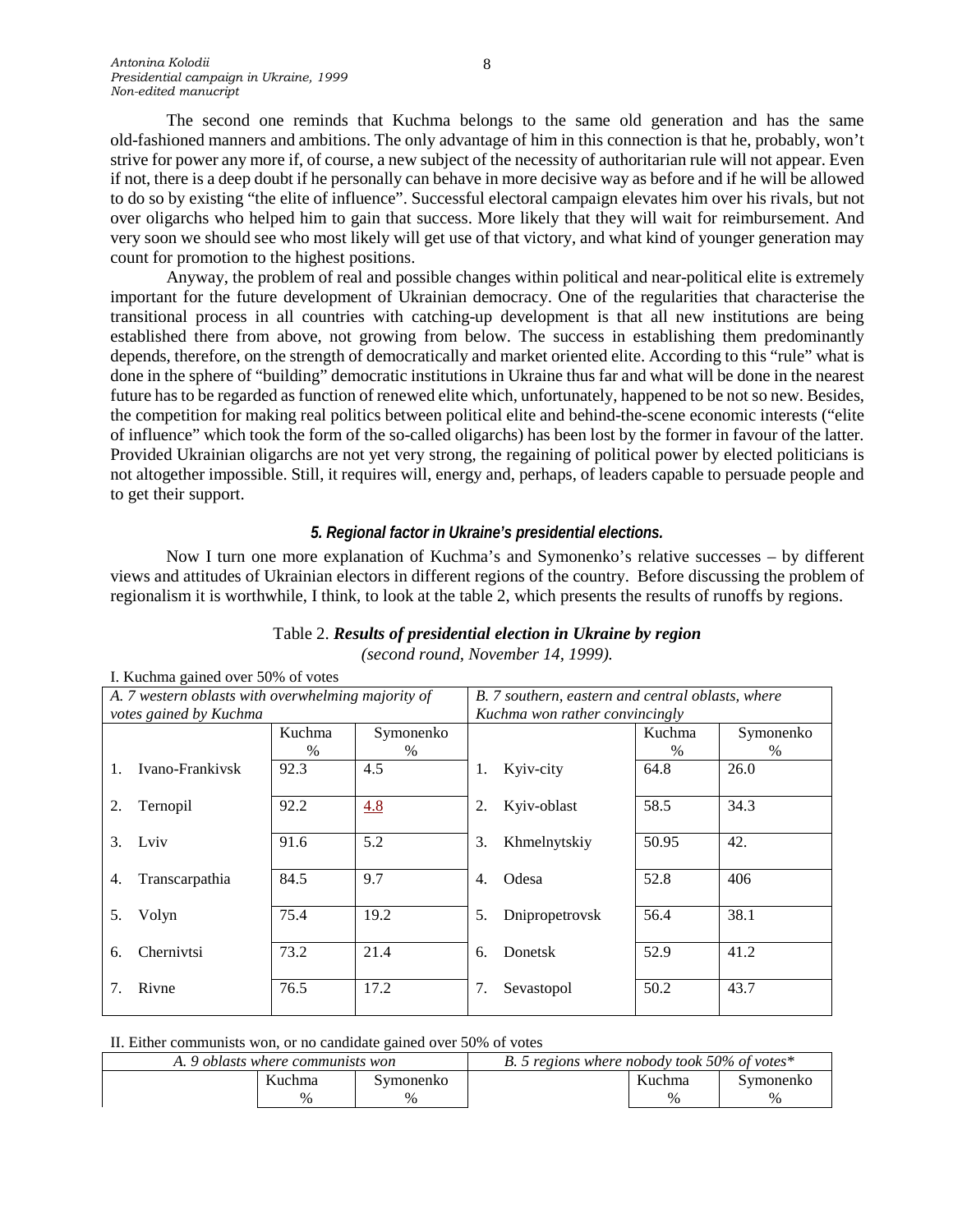| 1. | Vinnitsa   | 33.9 | 59,2 | 1. | Zhytomyr     | 48.1 | 45.9 |
|----|------------|------|------|----|--------------|------|------|
| 2. | Chernihiv  | 37.5 | 56.3 | 2. | Sumy         | 48.5 | 43.4 |
| 3. | Poltava    | 35.2 | 57.7 | 3. | Kharkiv      | 46.6 | 46.5 |
| 4. | Cherkasy   | 40.0 | 52.3 | 4. | Zaporizhzhia | 44.8 | 49.7 |
| 5. | Kirovograd | 40.9 | 52.6 | 5. | Mykolaiv     | 45.9 | 49.2 |
| 6. | Kherson    | 41.9 | 52.9 |    |              |      |      |
| 7. | Luhansk    | 40.7 | 53.9 |    |              |      |      |
| 8. | AR Crimea  | 44.0 | 51.2 |    |              |      |      |

\*Only in 2 of them communists gathered more votes than Kuchma.

Supporters of regional conception urge that Kuchma won because the voters in western Ukraine were too much committed to the slogan "State and independence first, economic success and well-being of people – second". Their decisiveness to impede the communists' attempts to turn country back to the empire played a crucial role in election outcome. The characteristic of western population's aspirations is rather precise in this case but the picture is a little bit more complicated. First of all, western region represents minority (about 20%) of the whole population and its position could not be decisive in at previous elections for the country in the whole. Second, there were a lot of other oblasts where Kuchma gained convincing majority of votes. Third, regionalism is a highly important factor of civil and political life in Ukraine but it is not true that last election was highly indicative as to the feelings and aspirations in different regions of Ukraine, especially if one speaks about east and west without going deeper into detail.

The depth and nature of differences in political stand and behavior in the regions with different political tradition and the influence on the political scene have been studied in Ukraine during some four last years on the basis of numerous surveys of public opinion. They have shown that there are some features that divide population of Eastern and Western part of Ukraine but there are also those that are similar or identical in both parts of the country<sup>[xii](#page-13-11)</sup>, and this was proved by presidential election 1999.

Let us have a look at the impact of present and past regional discrepancies on the outcomes of presidential campaigns. Five years ago Kuchma won presidential election due to the support of southern and eastern parts of the country, as Kravchuk did two years before. Both times western electors failed: in 1991 in their effort to elect the leader of national-democratic party – Pukh, and in 1994 in the attempt to retain the power in the hands of the incumbent President Kravchuk, who turned to be pro-independent enough after being elected in 1991. But again, after Kuchma has been elected nothing dangerous happened on the political scene of Ukraine (except economic stagnation, of course, which was ascribed to a complex set of different causes), and westerners gave him their support. There is a joke in Ukraine, that easterners elect Presidents for the country, and westerners love them. At least, in 1999 the westerners' contribution to the election of President may be regarded as significant.

During the first term of Kuchma's Presidency there was much of complain that he did too little in order to implement Law on languages which defines Ukrainian as a state language and prescribes it's broader application into the systems of education and government. Neither did he enough in promoting market reforms or developing pro-European foreign policy. Nevertheless, in spite of this bitter criticism of the incumbent President policy, much of Lviv's and west Ukraine's population voted for Kuchma fearing that if the Communists return to power they will cause a lot of disturbance, trying to turn things back. In other words, choosing from two evils, people in the western region have actually chosen the least one (at least according to their vision).

Communists are regarded as socially and nationally alien, occupation force. The suggestion that it was they that united Western and Eastern Ukraine doesn't work here because westerners paid too big price for that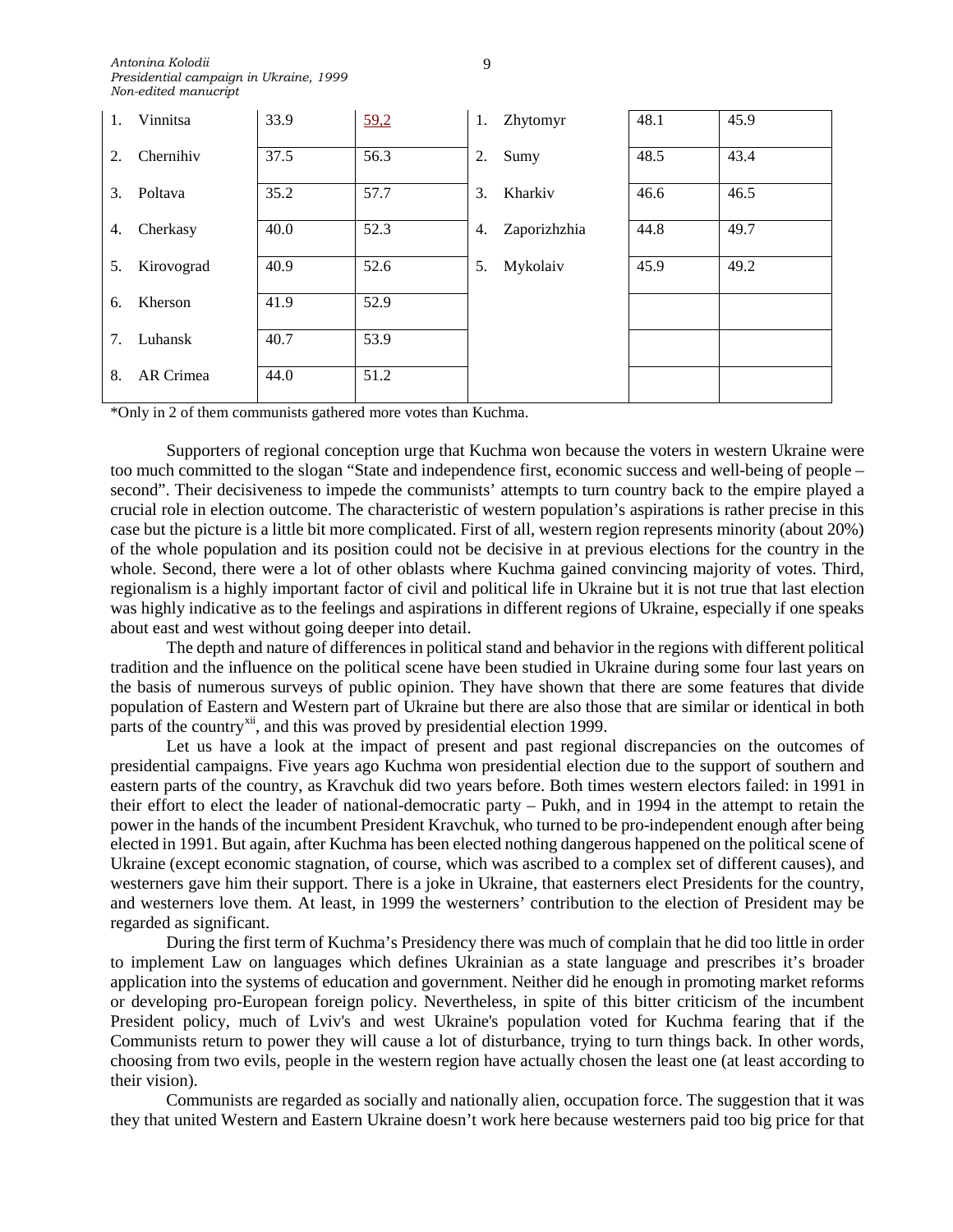unification, being dispossessed of their property and suffering from severe repression. Contrary to other parts of the country those people who remember that suffering are still alive here and this makes anticommunist aspirations firm and definite. Thus, there is no surprise, that communist candidate has taken from 4 to 5% of votes in Halychyna (the most nationally conscious part of Western region) and no more than 20% in other 4 western oblasts. Anticommunist attitude was the most powerful motivation for supporting Kuchma against Symonenko and the major stimulus that provided Kuchma with 92% of votes in Halychyna and more than 75% of votes in four other western oblasts.

Doing so, voters of seven western oblasts of Ukraine probably overlooked Karl Popper's suggestion that one of the most important advantages of democracy is a possibility to change bad governments and to correct their mistakes. But, after all, Popper's approach does not address the situation when people should change bad democratic government for "good or bad", but evidently undemocratic. Of course, there were some other variants in the last election (except to choose between the incumbent President and communist "dissenter"), but they existed mainly in theory. In fact, people in the west and throughout the country did not see real alternative. And they were quite correct, showing in this case intuitive soundness of perception. Voters turned to be rather good purchasers: they have chosen the best commodity present on the political market. It was not their fault if there was nothing better. That was the fault of different branches of Ukrainian political elite, especially of the rightist and left-centrist politicians. Their ineptitude to combine forces and encourage the same candidate for presidency with elaborated program was so obvious that it was natural that electors do not rely on them at all.

No doubt, voting differences between Ukrainian regions are important but the pattern of 1999 voting looks quite different from the pattern of 1994 presidential election. Regional cleavage does not split the country into two halves, as it was in 1994: eastern (Left-bank) and western (Right-bank) part, separated from each other by Dniper-river, history, and culture (especially, political). The elections-99 **did not** polarize the electorate between west and east, but showed instead that the most vivid supporters of CPU live in agrarian regions. So, there is little ground to make east-west oppositions now, except in the situation of considering Halychyna as the only true west and regarding all other territories as the east.

Oblasts with anti-Kuchma's majority are situated this time on both sides of Dniper, reflecting not so much cultural but social discrepancies, first of all – desperate situation in Ukrainian village communities. And there is nothing unexpected in that. If in cities people have not been paid salary for months, in some villages they haven't seen any money at their workplaces for years. These people don't trust anymore anything. And they probably say: "We don't care if communists come to power. We lived somehow under communists. And perhaps would live under the rule of this guy Symonenko. We just want to be paid our salaries. He promised to do that. Why not to try? It simply cannot be worse than it is now."

The "red belt" with the majority of avid (enthusiastic) supporters of the communist leader Petro Symonenko extends from Belorussian border near Chernobyl' in the north to Mykolayiv and Kherson on the Black Sea coast in the south. It goes through the whole territory of Ukraine and may be regarded as a kind of warning about the potential Ukrainian "kolkhoz Vandea". Ukrainian peasantry is as conservative as in any other country. The difference, however, lies in the fact that native, naturally originated conservatism (not borrowed from the West through ideology) in all post-communist countries, including Ukraine, means pro-Communist disposition.

In industrial regions, where workers constitute majority of voters, their considerations were also predominantly economic (rather than nationalistic or political). Nevertheless, workers seem to be more politically sophisticated than peasants and many of them were aware that if Communists return to power they might stop progress altogether (though it was very small under Kuchma's rule) producing in that way further increase of poverty and misfortune. More vivid interest in continuing reform efforts and disillusionment with regard to the left perspective (especially in Symonenko team's accomplishment) makes East and West dispositions closer, showing that there are not only differences but also similarities between more industrially developed Ukraine's regions. This observation coincides with the results of a number of sociological surveys (see *Figure 1[xiii](#page-13-12)*) and with voting previous electoral campaigns (1991, 1998). Though public opinion in Lviv and Donetsk regions differs concerning the priority of some positions (revival of Ukrainian nation, language, problems of ecology), it happens to be almost identical on economic matters.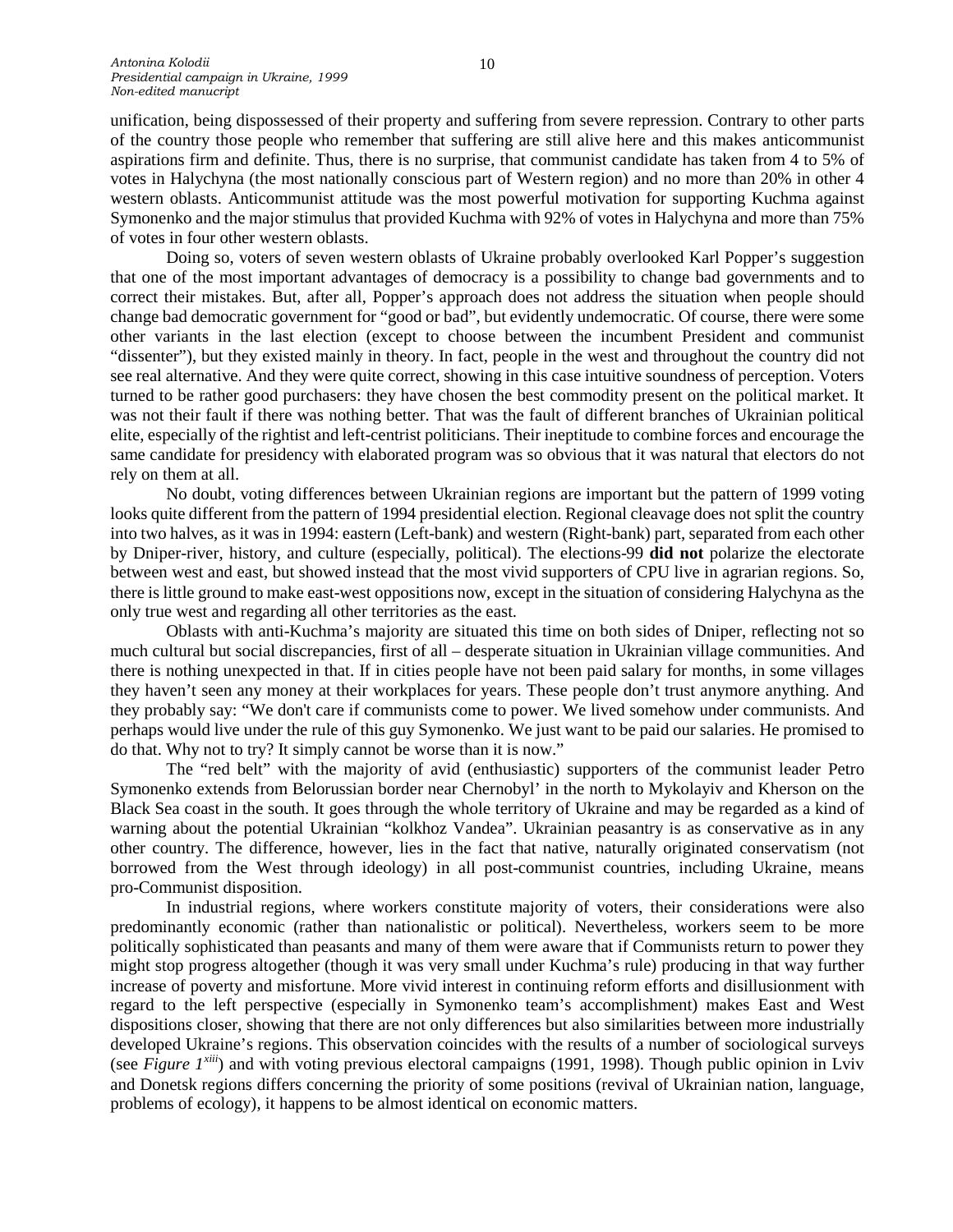It goes beyond the subject of this paper to go into the depth discussing regional differences and commonalties. But it is important that the very presence of the latter makes national and state consolidation in Ukraine feasible.



*Figure 1. Views of Lviv and Donetsk respondents on priorities for development of Ukraine*

A clear split between east and west, between Russian-speaking and Ukrainian speaking population five years ago was predetermined by the peculiarity of that election and of its main competitors. Leonid Kravchuk and Leonid Kuchma, who contested the presidential post on the run-offs in 1994, represented two branches of the same stratum of post-communist nomenclature that adapted to new circumstances. Kravchuk seemed to be less interested and more conservative in economic questions, while Kuchma was more committed to previous cultural and political foreign policy orientations. The main difference between them consisted (at least in the views of the majority of Ukrainian electors) in the different level of their commitment to Ukrainian national idea and their attitude to Russia and Russian language. The question of the dissolution of USSR and of its culprits was still very fresh. As a result, those who hated Kravchuk (mostly from pro-Russian and Russian speaking population) unanimously voted for Kuchma. Those who feared that Kuchma's pro-Russian attitudes might lead to the loss of independence, on the contrary, voted unanimously against him.

Precisely because the only principal difference between the two candidates lied within the framework of cultural-lingual-foreign-policy orientations a major rift between Russian- and Ukrainian-speaking parts of the country appeared in 1994, and cultural cleavage looked like the most important on the political scene of Ukraine. At that time many Kuchma's adherents also hoped (more or less sincerely) that he would be more committed to reforms (due to his younger age and technocrat professional origin). They were disappointed soon, however, while those who originally do not trust him discovered that Kuchma did almost nothing hazardous. Time and position (of a president of a weak but politically independent state) made of him statehood oriented politician.

Reforms, however, did not go far enough and during 5-year period of his presidency social economic situation has deteriorated greatly. According to International Monetary Fund data economic dynamics during these years had such indicators $x^{\text{iv}}$ :

|            | 1995     | 1996  | 1997     | 998                      |
|------------|----------|-------|----------|--------------------------|
| Real GDP   | $-12$    | $-10$ | - 1      | $\overline{\phantom{a}}$ |
| Employment | $+3$     | $-2$  | $\sim$ 1 | $\cdots$                 |
| Inflation  | $\cdots$ | 39.7  | 10.1     | 20.1                     |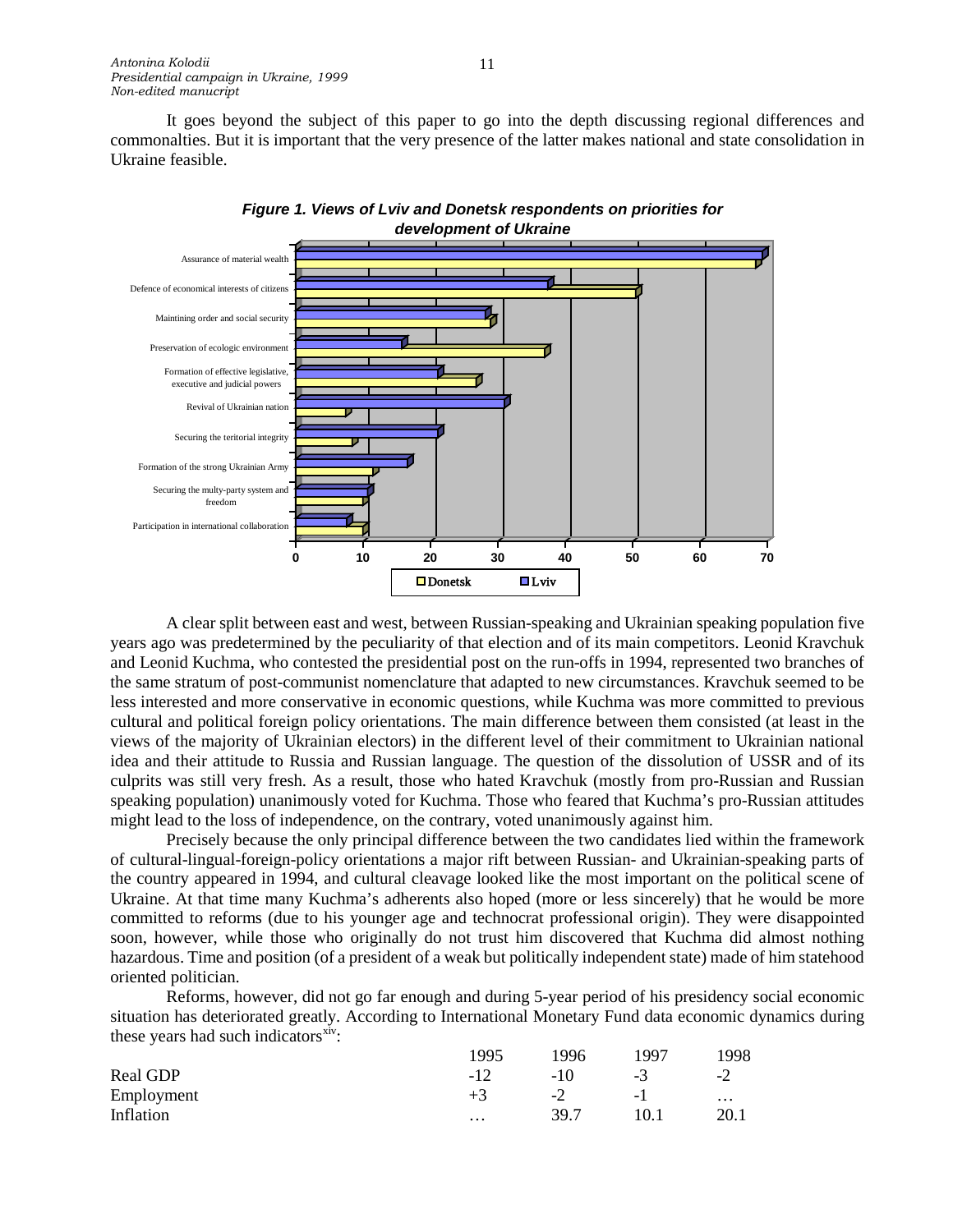| Consumer prices    | +80 |   |  |
|--------------------|-----|---|--|
| Average real wages | -   | - |  |

The analysts from IMF note, that "Throughout the period, structural reforms continued, although progress was modest in a number of important areas". Among them large privatization, energy, agriculture was mentioned. "Agriculture continued to be hampered by extensive formal and informal state controls and, as a result, production declined".<sup>[xv](#page-13-14)</sup> It was not a surprise that in those circumstances influence of left political forces grew, especially in the village areas. Especially if one takes into account that to some extent Kuchma's surrounding deliberately enhanced left politicians popularity (that of P. Symonenko and N. Vitrenko). With the help of President's advisers Symonenko took a chance to capitalize the electoral campaign for the sake of communist party enforcement as much, as possible. But in spite of that, Ukrainians have expressed dislike (disgust) toward Soviet-era past and toward similar means of overcoming the recession.

Kuchma won the run-offs not thanks to Symonenko's ineptitude, and not because Marchuk, presumably "totally popular in the West", has sloped into Kuchma's camp. Kuchma, in spite of all criticism on his address, always was much popular in Western oblasts than Marchuk who had some influence on perplexed remainders of right conservative parties and on certain circles of not very tried in politics intelligentsia which appreciated his abilities in languages and music. He won, because almost everyone in Halychyna, even those "fiercely critical of Kuchma" in previous times, firmly settled not to allow Communists to celebrate a victory. He won also because the majority of Ukrainians, in spite of catastrophic situation in economy and all hardships of the ordinary people, made a choice in favor of the future, not of the past.

#### *4. After election.*

There are two visions of the future perspective in the light of election: moderate optimistic and totally pessimistic.

Optimists anticipate possible consolidation of power in President's hands with a consequent attempt to restart reforms and to try to diminish the influence of oligarchs and criminals (which often are the same people). The questions that arise here (in connection with these suggestions) are: does everything now depend exclusively on the President's will and if so what are the possible incentives and motives that might induce him to behave according to that optimistic scheme? One answer is - just honor, desire to leave a good imprint in Ukrainian history. But this argument seems to be insufficient. In order to show such a will President should have enough strength to resist the pressures of oligarchs and to be able to count on the support of organized political force(s). Unfortunately, there are no such organized forces that are influential enough to uphold the vigorous, independent and possibly anti-oligarch policies of Kuchma-II.

Optimistic vision actually presupposes regrouping of the right-wing forces that were defeated completely on the last election, on one side, and rightward shift of President position, on the other. I am afraid, however, that both presumptions are illusive. There is no political force able to construct a political and social background for new President's policy and hardly it will appear in the nearest future. And even if it were parliamentary left fractions have enough strength to counterbalance and neutralize it. More realistic seems other suggestion about possible change of re-elected President's outlook. Kuchma and his advisers could have realized after election that playing electoral game with the communists is rather risky, especially now, when communists increased their influence with the help of ruling circles. In order to curb this trend, President and his surrounding must launch vigorous efficient economic policy and to improve the living condition of ordinary people. But first of all they have to build new political block standing as a safeguard for the market reform and democracy.

Pessimistic expectations consist in envision of further deterioration of economic and social condition, of toughing the regime and retreat from the first steps (some of which were rather qualified and worthy) in democratic direction. Oligarchs who stand behind the re-elected President are not interested in democracy at present though they may be not interested also in establishing sheer dictatorship. So, during certain time regime may move by the road of hardening the behind the scene (or, as they say in our country, under-carpet) rule of economically powerful people and clans and exterminating any cumbersome opposition pretending for power. At its extreme, this scenario foresees even the whole seizure of power by Mafia with possible removal Kuchma from his post ahead of time (by means of impeachment or otherwise). The pessimist estimation stresses the heaviest losses for political scene in Ukraine: destruction of the right wing of political spectrum and full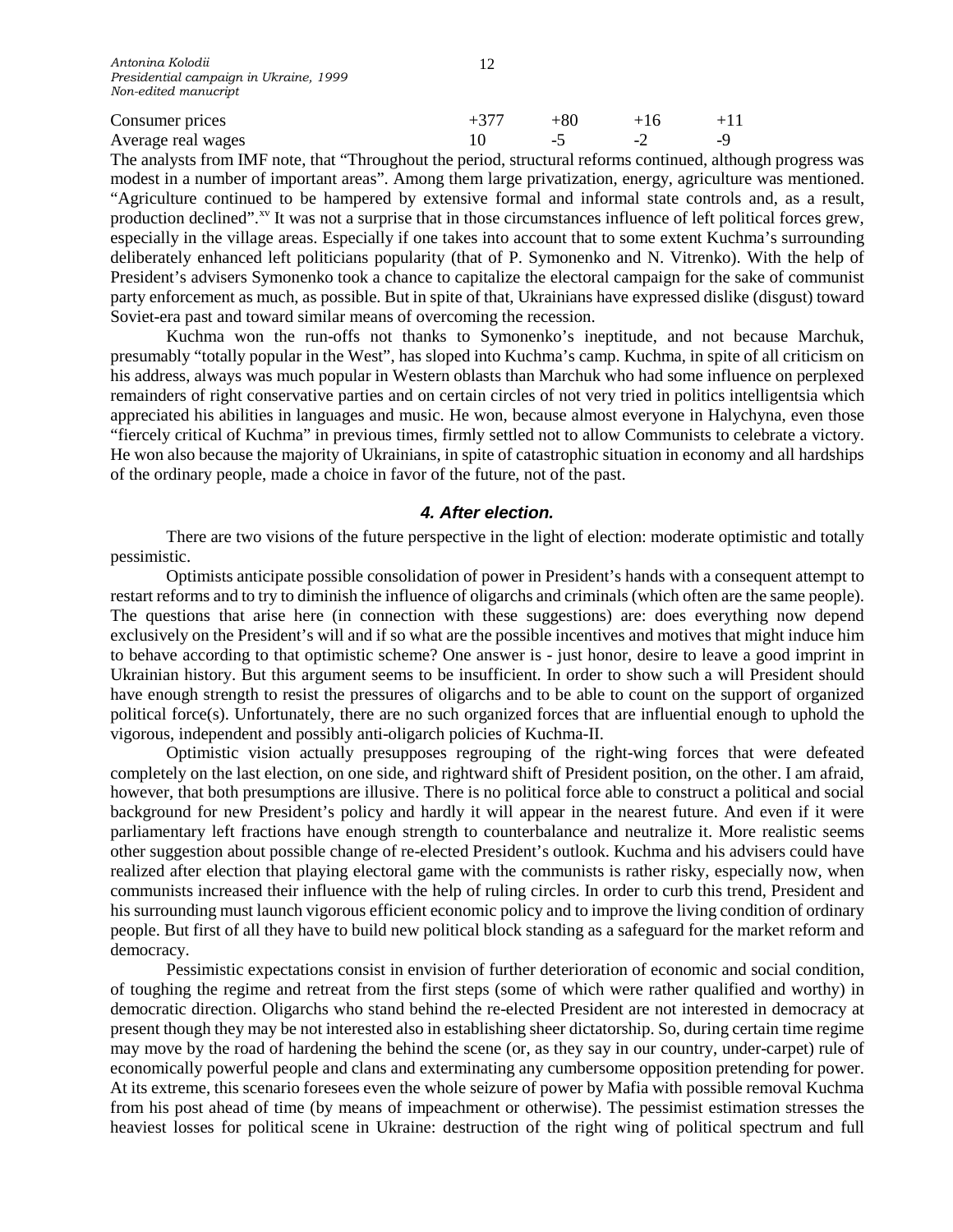degradation of political morals. They see no signs that reduced to ruin right-wing parties will regain their strength in the nearest future or that moderate politicians of western-type will appear within left half of political spectrum.

In my view, optimists underestimate and pessimists overestimate the strength and political activity of latent pressure groups. Actually, oligarchs are not so powerful in Ukraine at present that no political force can curb their appetites. All depends on ability of political organization really interested in defending public interests to mobilize the mass support, and, of course, on President's position and will.

Summing up the outcomes of election we may state that the last campaign has mirrored and ascertained next features of the polity and society:

- 1. Sober-mindedness of Ukrainian people that expressed their disgust toward communist past. Selecting between past and present they have chosen present though most of them are in a desperate economic situation. So, Ukrainians have shown (for good or for bad) their unusual patience and spiritual resources that helped them to make an account of all *pro* and *con* of the incumbent President and his major communist contestant;
- 2. Decidedness of west-Ukrainian population in achieving state building purposes, in spite of awkward economic situation and rampant (uncontrolled) impoverishment of people.
- 3. Substantial change in regional dispersion of political commitments: to incumbent president and to "party of power", to right-wing forces and to left-wing forces. There is no more clear-cut division between Left-bank and Right-bank Ukraine as it was at the Presidential and parliamentary elections of 1994. Instead, there is a direct link between an agricultural nature of a region and a portion of votes for communist leader Petro Symonenko.
- 4. Considerable leftward shift in the aspiration of ordinary people in general (in most of the regions) and of village inhabitants in particular, which reflects intolerability of their social condition and unwillingness to go through such a "course of reforms" as it was in previous five years;
- 5. Low level of the ruling elite's adherence to democratic principle's and procedures; their intentional and some times non-intentional violations of the rules of political democratic game;
- 6. Inaptitude and a deep crises of all branches of Ukrainian political elite whose consciousness has been shaped in soviet or immediate after-soviet times. There is a need not only for its alteration through incorporation of younger politicians, but also for full replacement as a drained social stratum without political capital and resources.

What did the electoral campaign contributed to?

- 1. I hope it contributed to the disillusionment of many political leaders with regard to their actual popularity and ability of their advisers to do better predictions than political experts did. Most of them were under delusion of their higher popularity than sociological services (supposedly bought by power structures) showed in ratings.
- 2. Perhaps, the realization by the "party of power", as well as political society on the whole what is the real scale of the "red menace" and therefore of the need to conduct more adequate policy of transition;
- 3. Unfortunately, it contributing also to degrading of political moral and procedural democracy. Rules of electoral game have been turned down in many instances and those who did that - won and won't be punished;
- 4. To the growing awareness of an acute necessity to regroup political forces that stood rightward of the President's position and were defeated completely on the last election. But I still have a doubt if that grown awareness will result in organization of a stronger party or block in the nearest future.
- 5. On the level of personalities Kuchma has got a chance to prove his pro-market and pro-independent statehood orientations. During election, according to many observers, he went step by step Yeltsyn's experience of 1996. We shall see whether he will continue to follow Yeltsyn's way of conduct not only during the race but also after it.

i <sup>i</sup> For detailed analysis of pre-electoral attitudes of Ukrainian people see: Lyivshchyna— 98: Socialnyi portret u zahalnoukrainskomu konteksti. (From election to election: society and authorities in Ukraine at the stage of transition). By S. Davymuka, A. Kolodii, A.

Kuzheliuk, V. Podgornov, N. Chernysh. — Lviv, 1999.<br><sup>ii</sup> Political Portrait of Ukraine. Bulletin of the "Democratic initiatives" Foundation. — 1998. — No. 2. (In Ukrainian)